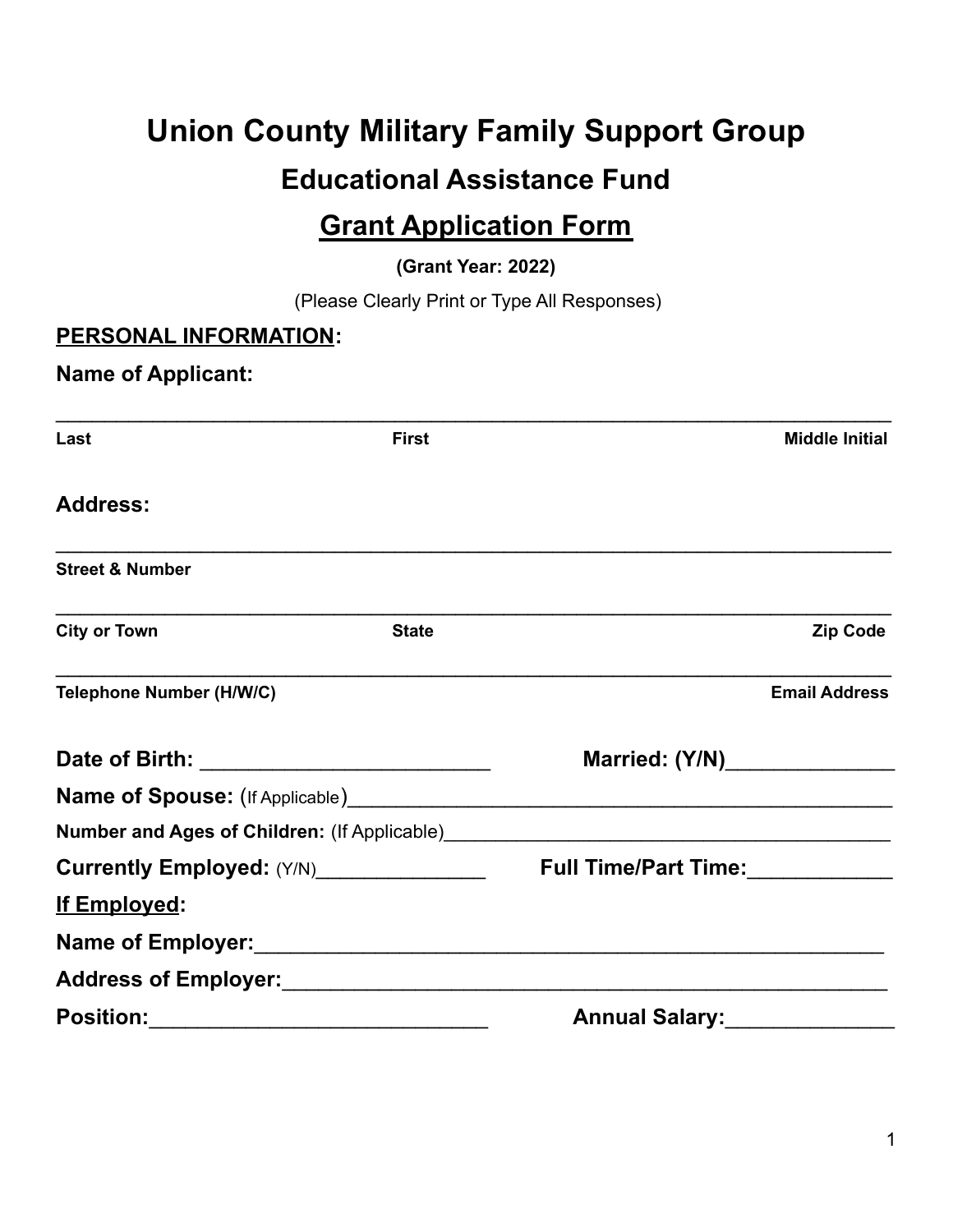#### **GRANT ELIGIBILITY:**

#### **Current Military/Veteran Status: (check** *all* **that apply)**

**\_\_\_Active Duty Member of the United States Armed Forces** (Attach copy of ID card)

**\_\_\_ Actively Serving Member in a Reserve/National Guard Unit** (Attach copy of ID card)

**\_\_\_A Member of the Inactive Reserve** (Attach documentation)

**\_\_\_A College-Level ROTC Cadet** (Provide documentation)

**\_\_\_A Military Veteran (having served since September 11, 2001)** (Provide copy of DD Form 214)

**\_\_\_A Family Member (Spouse or Child) of a Military Service Member or Military Veteran who has Served since September 11, 2001** (Provide supporting documents from service member/veteran—i.e. ID Card or DD Form 214)

 $\mathcal{L}_\text{max}$  , and the contract of the contract of the contract of the contract of the contract of the contract of the contract of the contract of the contract of the contract of the contract of the contract of the contr

 $\mathcal{L}_\text{max}$  , and the contract of the contract of the contract of the contract of the contract of the contract of the contract of the contract of the contract of the contract of the contract of the contract of the contr

 $\_$  $\_$  $\_$  $\_$  $\_$ 

 $\_$ 

 $\_$ 

#### **Branch of Service and Component:**\_\_\_\_\_\_\_\_\_\_\_\_\_\_\_\_\_\_\_\_\_\_\_\_\_\_\_\_\_\_\_\_\_\_\_\_\_\_\_

**Dates of Service:** (Specify active and reserve)

**Tours Overseas:** (Specify Combat Tours)

**List Wounds/Service-Related Injuries:**\_\_\_\_\_\_\_\_\_\_\_\_\_\_\_\_\_\_\_\_\_\_\_\_\_\_\_\_\_\_\_\_\_\_\_\_\_

**VA Claims/VA Compensation%:**\_\_\_\_\_\_\_\_\_\_\_\_\_\_\_\_\_\_\_\_\_\_\_\_\_\_\_\_\_\_\_\_\_\_\_\_\_\_\_\_\_\_

Provide any additional information that supports your eligibility for this grant program:

**Do you currently live in Union County? (Y/N)**\_\_\_\_\_\_\_\_\_\_\_\_\_\_\_\_\_\_\_\_\_\_\_\_\_\_\_\_\_

**If NO, explain your relationship to Union County:**\_\_\_\_\_\_\_\_\_\_\_\_\_\_\_\_\_\_\_\_\_\_\_\_\_\_\_\_\_\_\_\_\_\_\_\_\_\_\_\_\_\_\_\_\_\_\_\_\_\_\_\_\_\_\_\_\_\_\_\_\_\_\_\_\_\_\_\_\_\_\_\_\_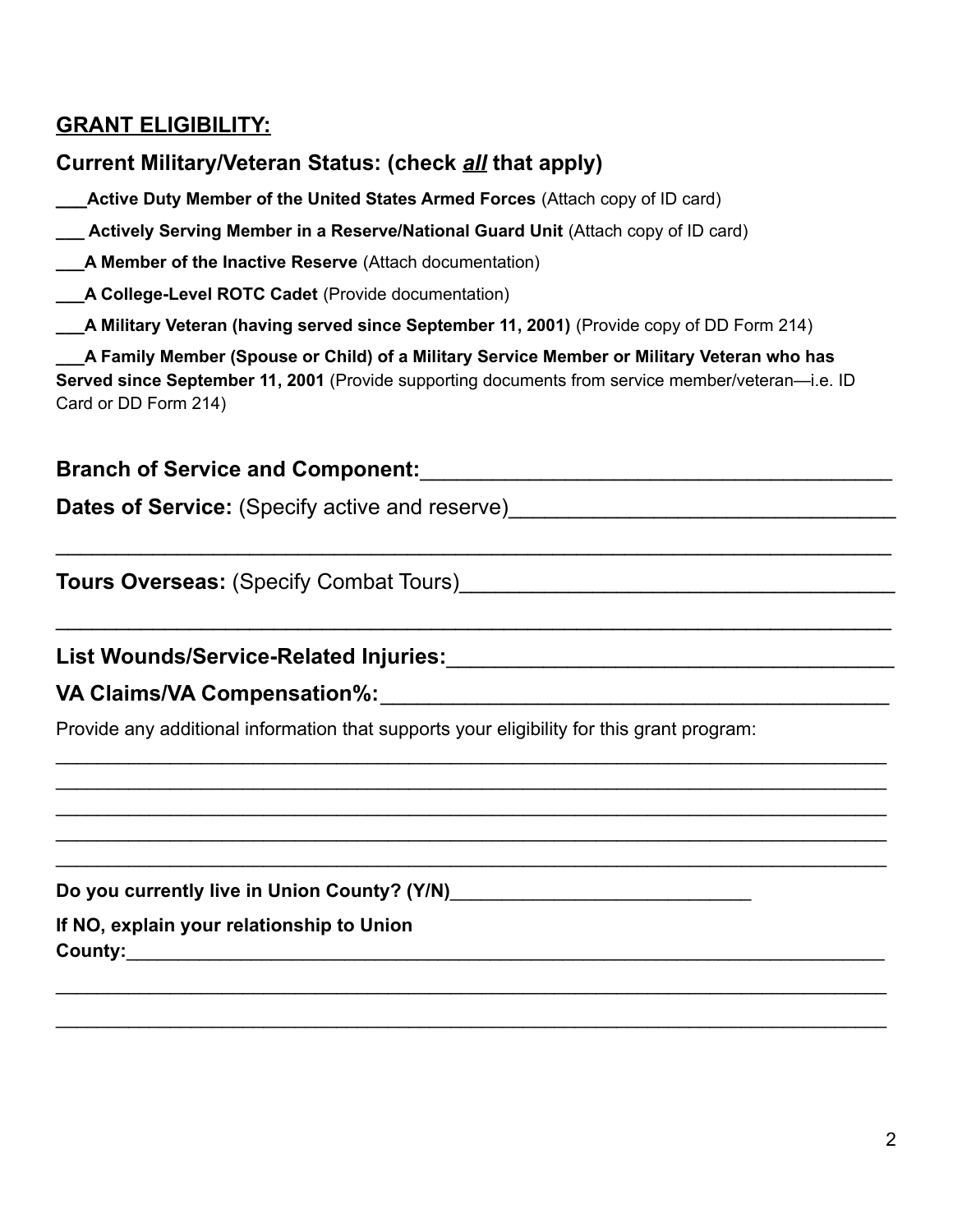| <b>Current Educational Status: (check all that apply)</b>                                  |
|--------------------------------------------------------------------------------------------|
| I am still on Active Duty, and also taking college/tech courses.                           |
| I am still on Active Duty, and will take college/tech courses once I am discharged.        |
| I am in the Reserves/National Guard/ROTC, and taking college/tech courses.                 |
| I am a military veteran, who will take college/tech courses.                               |
| I am a military spouse, who is taking college/tech courses.                                |
| I am a military spouse, who will be taking college/tech courses.                           |
| I am a High School Senior, who is currently taking college/tech courses.                   |
| I am a High School Senior, currently not taking college/tech courses.                      |
| I am currently enrolled in, and attending a college/technical school full-time.            |
| I am currently enrolled in, and attending college/technical school part-time.              |
| I am currently enrolled in, but not yet attending a college/technical school.              |
| I have been accepted by a college/technical school, but not yet enrolled.                  |
| I am planning to apply to a college/technical school to pursue a specific course of study. |
| I plan to further my education, but I have not yet decided on a college/technical          |
| school/program.                                                                            |
|                                                                                            |

 $\_$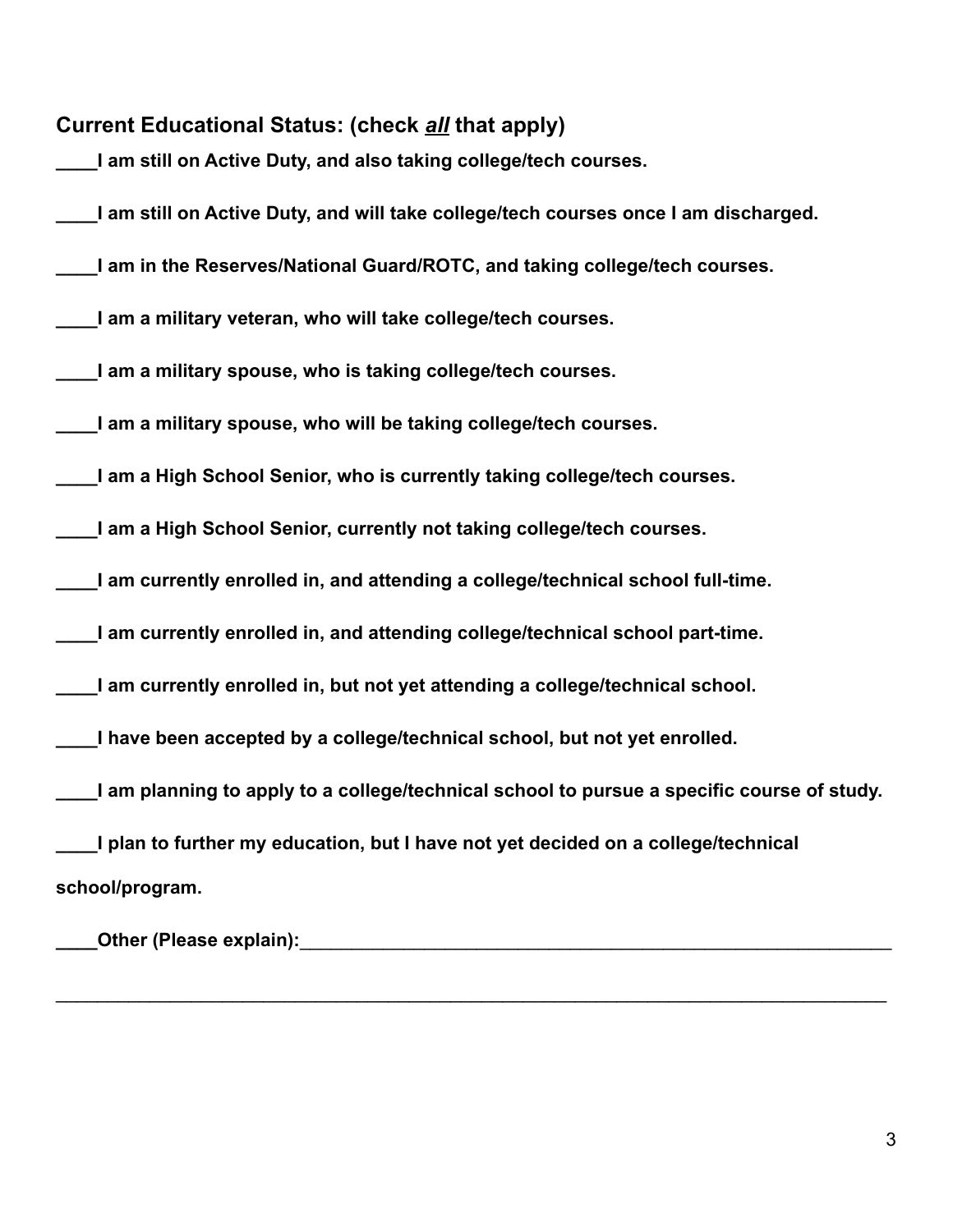#### **EDUCATION INFORMATION:**

**Provide the name of the school (HS/College/Tech School) you are currently attending and the program you are currently pursuing:**

| School                                |                       | Program/Area of Study                                                                                                                                                                                                                                                                                                                                                                                                   |  |  |  |  |
|---------------------------------------|-----------------------|-------------------------------------------------------------------------------------------------------------------------------------------------------------------------------------------------------------------------------------------------------------------------------------------------------------------------------------------------------------------------------------------------------------------------|--|--|--|--|
|                                       |                       | Current Credit Hours: Current GPA: Expected Graduation Date                                                                                                                                                                                                                                                                                                                                                             |  |  |  |  |
| school?                               |                       | If you are not attending college/tech classes, have you been formally accepted by a college/tech                                                                                                                                                                                                                                                                                                                        |  |  |  |  |
|                                       |                       | YES NO If you answered No, Please explain:                                                                                                                                                                                                                                                                                                                                                                              |  |  |  |  |
|                                       |                       | Provide the name of the school you are planning to attend and the program you wish to pursue:                                                                                                                                                                                                                                                                                                                           |  |  |  |  |
| School                                | Program               | Accepted (Y/N)                                                                                                                                                                                                                                                                                                                                                                                                          |  |  |  |  |
|                                       |                       | You may provide additional information about your educational plan and/or objective (s):                                                                                                                                                                                                                                                                                                                                |  |  |  |  |
|                                       |                       |                                                                                                                                                                                                                                                                                                                                                                                                                         |  |  |  |  |
|                                       |                       |                                                                                                                                                                                                                                                                                                                                                                                                                         |  |  |  |  |
| List all schools previously attended: |                       |                                                                                                                                                                                                                                                                                                                                                                                                                         |  |  |  |  |
| School                                | Dates Attended        | Degree/Certificate                                                                                                                                                                                                                                                                                                                                                                                                      |  |  |  |  |
| School                                | Dates Attended        | Degree/Certificate                                                                                                                                                                                                                                                                                                                                                                                                      |  |  |  |  |
| School                                | <b>Dates Attended</b> | Degree/Certificate                                                                                                                                                                                                                                                                                                                                                                                                      |  |  |  |  |
|                                       |                       | <b>CURRENT FINANCIAL ASSISTANCE:</b> A primary goal of this grant program is to provide financial<br>assistance, in the form of free, non-repayable grants, to those pursuing higher education and/or<br>technical training. List all financial awards, scholarships, grants, or government programs which are<br>providing, or will provide, you with financial assistance for the upcoming school year and the dollar |  |  |  |  |

 $\_$  $\_$ 

amount of each: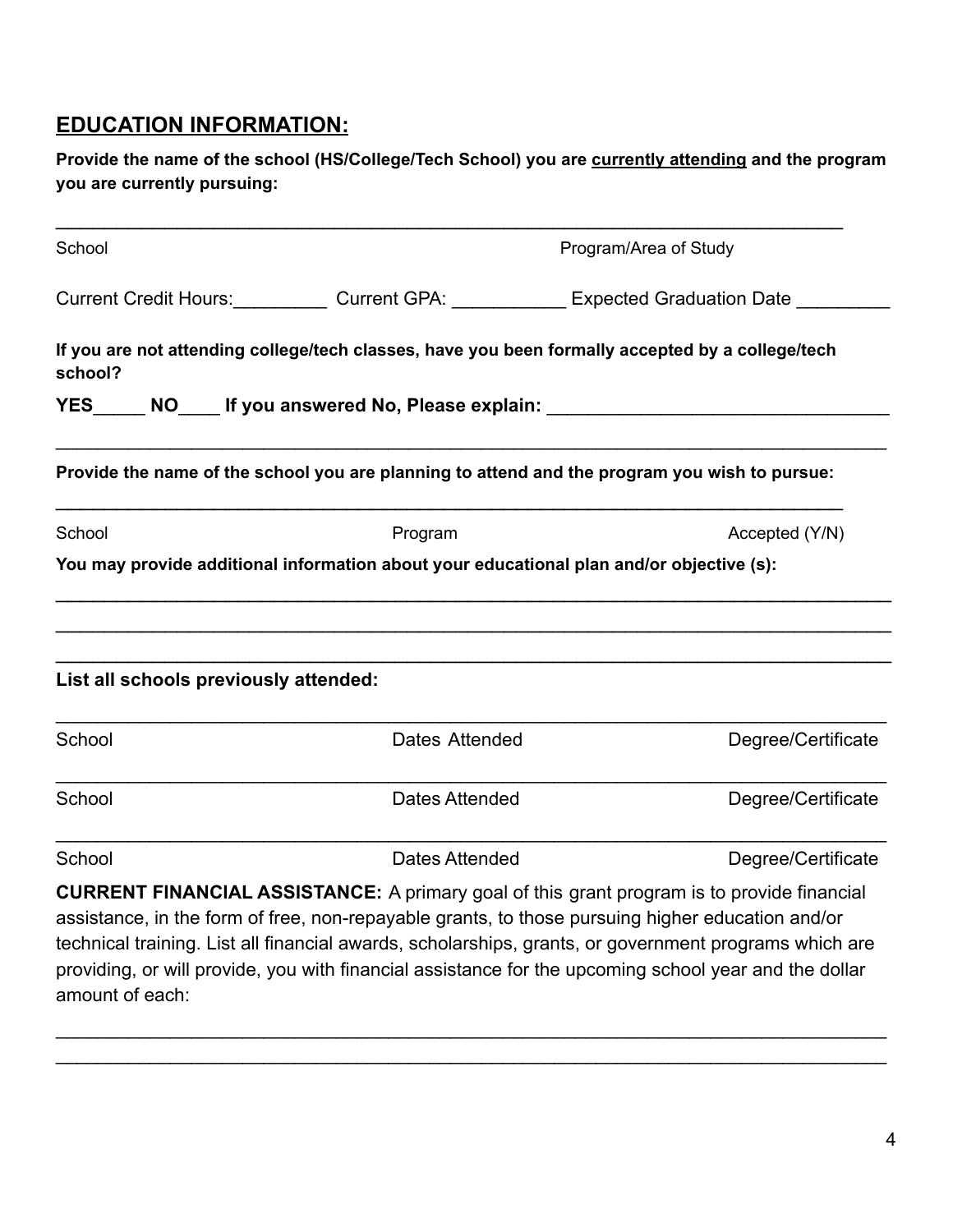### **EXPLANATION OF FINANCIAL NEED:**

Fully explain why you need financial assistance, and how you would use a Grant from the Union County Military Family Support Group. Your response must be confined to the space below on this page. Do not attach a substitute page.